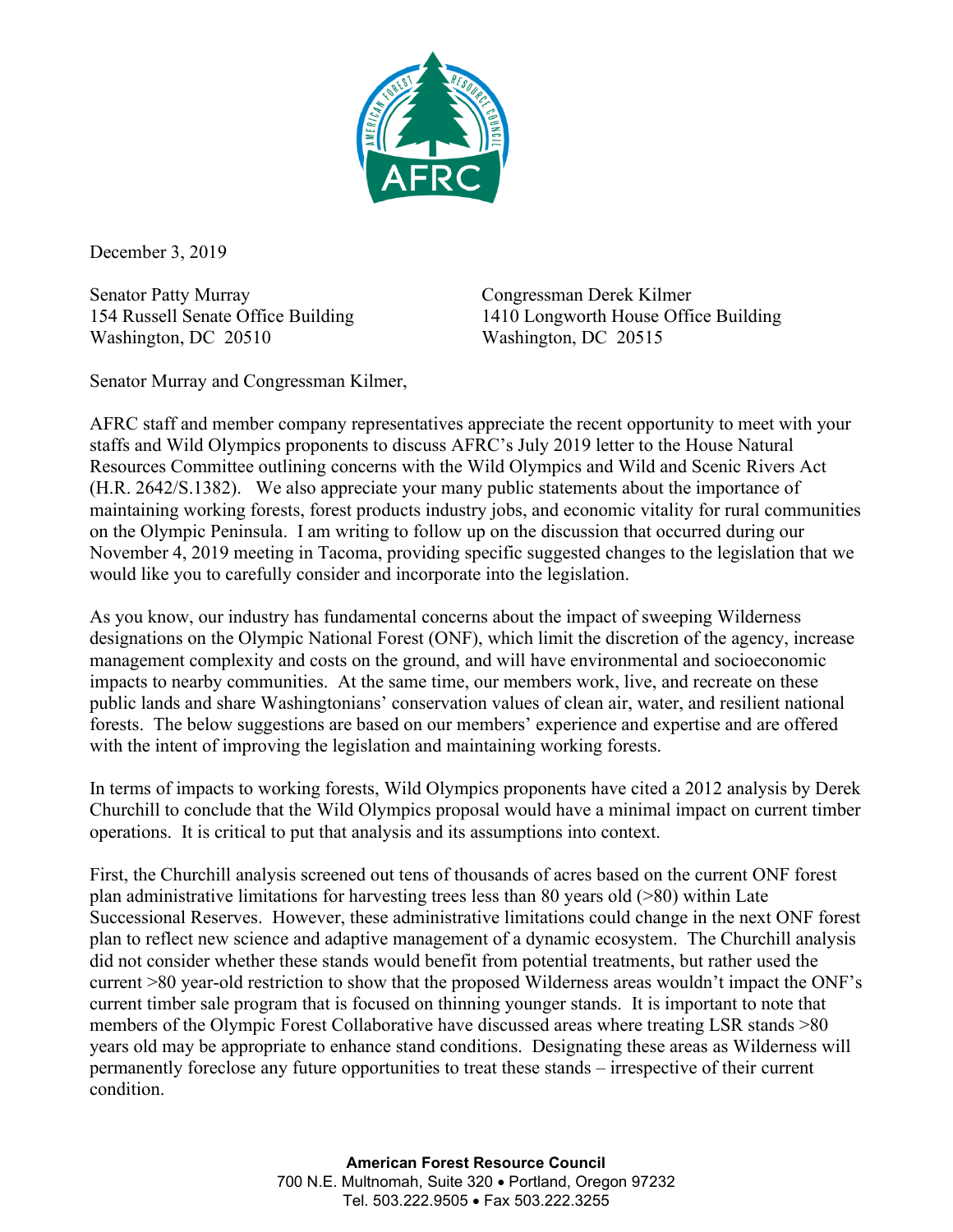The Churchill analysis also screened out over 3,600 acres of manageable acres that were located more than 1,400 feet from roads for ground-based and cable-based logging and more than ½ mile from roads for helicopter logging. This screen assumes that the Forest Service would never propose a temporary road to treat these stands and is unclear whether these stands were personally visited to determine whether unmapped, legacy roads may exist to provide access to these areas. It is also important to note that the Churchill analysis did not consider potential impacts from Wild  $&$  Scenic River designations on timber management activities on state and federal lands.

We offer the following suggestions for your consideration:

# **Remove potential wilderness areas from the proposal**

Our review of the proposed and potential Wilderness areas indicates they include about 28,000 acres of stands less than  $100$  (<100) years old – see chart for age breakout. We do not have the time or staff

|                                                      | <b>Stand Age Classes</b> |        |        |  |  |  |
|------------------------------------------------------|--------------------------|--------|--------|--|--|--|
| Wilderness Type   Potential   Proposed   Grand Total |                          |        |        |  |  |  |
| 1 to 20                                              |                          | 39     | 39     |  |  |  |
| 21 to 40                                             | 1,905                    | 2,370  | 4,274  |  |  |  |
| 41 to 60                                             | 1,225                    | 4,295  | 5,521  |  |  |  |
| 61 to 80                                             | 423                      | 3,495  | 3,918  |  |  |  |
| 81 to 100                                            | 401                      | 13,897 | 14,298 |  |  |  |
| <b>Grand Total</b>                                   | 3,290                    | 24,096 | 28,049 |  |  |  |

resources to conduct extensive field reviews of all these acres to determine the extent to which they would benefit from future timber management or consider all the current management limitations, including Roadless Rule restrictions. However, we do note the high proportion of stands less than 60 years old in the roughly 5,000 acres of potential wilderness areas, which also include Forest Service roads. Over 60% (3,100 acres) of this

"potential wilderness" area includes previously managed stands that are younger than 60 years old.

These are areas that have been open to past timber management activities and are more likely than other areas to remain open for responsible forest management. Proposals to permanently obliterate roads or restrict future timber management activities can be addressed administratively through the forest plan revision process, which includes opportunities for public comment and review – rather than predetermining an outcome through the legislative process. We suggest that the roughly 5,000 acres of potential wilderness areas be removed from the legislation.

### **Remove all Wild & Scenic designations that overlay Washington DNR trust lands**

Some of the proposed Wild & Scenic River designations overlay state trust lands managed by the Washington DNR, which is required by law to manage the lands for sustainable timber harvests to generate revenue for trust beneficiaries. We are concerned the inclusion of these lands could expose the DNR to additional procedural burdens under Washington's State Environmental Policy Act, thirdparty lawsuits, and heightened opposition from those who oppose timber harvests on state trust lands. Senior DNR officials have confirmed that they also shared similar concerns with Congressman Kilmer's staff.

For example, applying a 1/4 mile buffer to these Wild & Scenic Rivers could impact the management of 4,332 acres of DNR state trust lands. This is an unacceptable outcome for the forest products industry and the beneficiaries who rely on timber harvest revenues to fund essential public services. If the Wild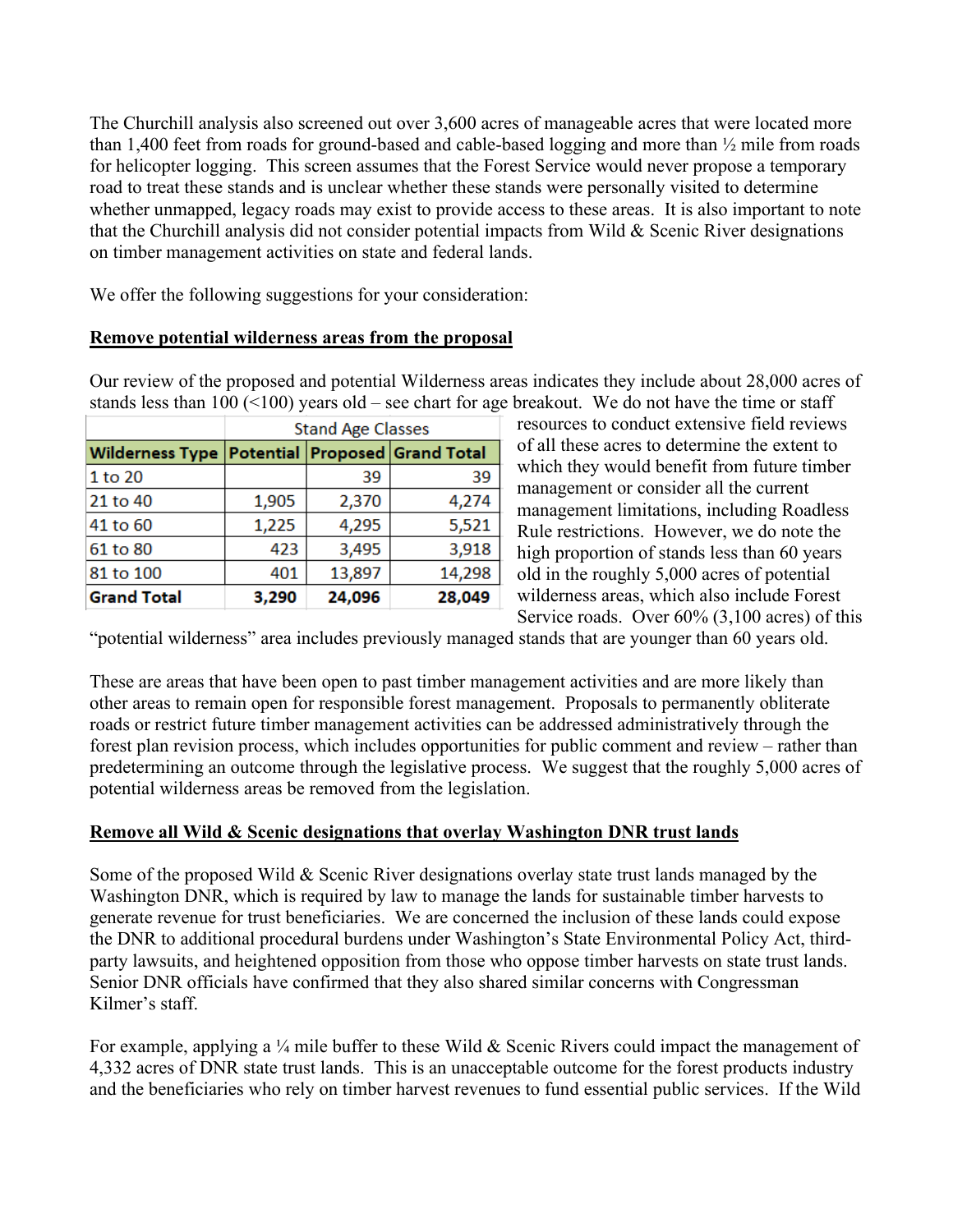& Scenic designation would change the management paradigm of the corridor, it would clearly have an impact on the land base available for sustainable timber production. If the designation would *not*  change the management paradigm of the corridor, we question why the designation is included. For this reason, we request that the Wild & Scenic River designations that overlay DNR lands be removed from the legislation.

Dungeness River – 1.7 miles Matheny Creek – 5.0 miles South Fork Hoh River – 2.1 miles Hamma Hamma River – 3.9 miles

### **Remove or modify the proposed and potential Wilderness designations in two areas where they may impact the management of Washington DNR trust lands.**

We appreciate the inclusion of savings clause language in the legislation regarding buffers. However, in practice, designating Wilderness immediately adjacent to DNR trust lands could expose the DNR to additional procedural burdens under Washington's State Environmental Policy Act, third-party lawsuits, and heightened opposition from those who oppose timber harvests on state trust lands. Senior DNR staff have indicated that they also share this concern.

# *Proposed Wilderness near Reade Hill/Elk Ridge Area East of Forks*



This proposed Wilderness area (in yellow) would expose Washington DNR trust lands (in maroon) to significant areas of adjacency to designated wilderness areas. The potential Wilderness area also includes a road (in purple) that could be important to providing future access to the southeastern side of this large block of DNR trust lands.

This proposed Wilderness area also includes a large

proportion of previously managed stands less than 100 years old (in bright yellow). These stands are near roads, are not designated as Roadless Rule areas, and represent areas where future timber management activities could occur. As currently constructed, this proposed Wilderness area is transected by a road and large swaths of young stands less than 80 years old (in green).

We respectfully ask that this area be removed from the proposal or that the boundaries be modified.

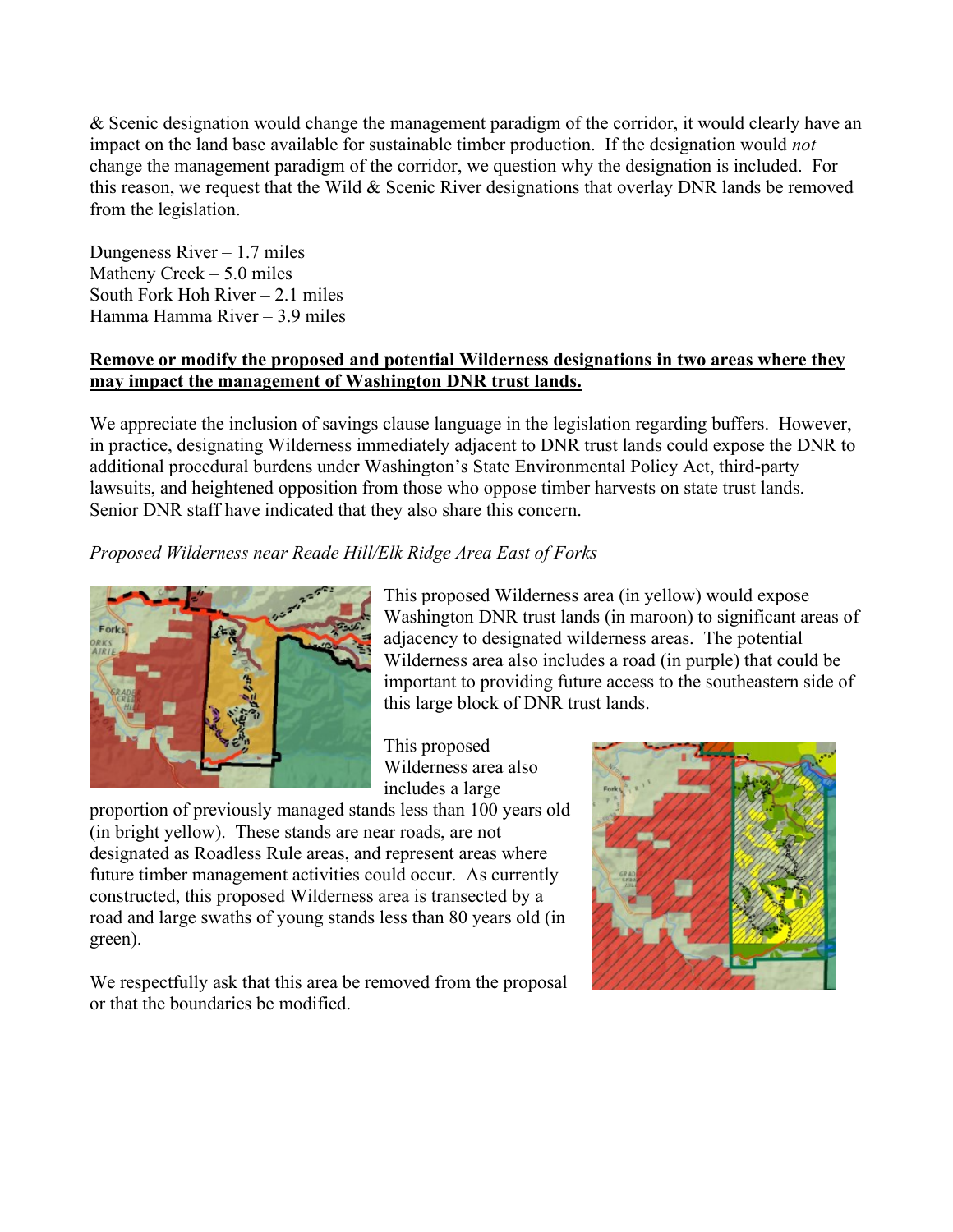#### *Proposed Wilderness areas adjacent to DNR trust lands West of Quilcene and Brinnon*

The proposed Wilderness in the Green Mountain area West of Quilcene would share a large boundary with DNR state trust lands. At the very least, we ask that the boundary be modified to create a buffer between the DNR lands and any proposed Wilderness.



However, we believe there are strong arguments for removing the Green Mountain area from the Wilderness proposal. The area is dominated by stands less than 80 years old (in green) and stands less than 100 (in bright yellow). Wildfire has also shaped this area's recent history; in fact, most of this area has naturally regrown after a large fire. Retaining the ability for limited, proactive forest health treatments would be wise as climate change continues to increase the risk of wildfire on the Olympic Peninsula. This is particularly true on the drier, eastern slopes of the Olympic National Forest in close proximity to non-federal lands and residential areas outside of Quilcene. While it is true that most of the Green Mountain area is currently designated as a Roadless Area, this could be modified in the future as conditions

change. It is also important to note that looking at the entire Wild Olympics proposal this proposed Wilderness area is an eastern outlier and is surrounded by non-federal lands to the east and a major road and managed timber stands to the west.



We also request that the boundary of the proposed Wilderness area west of Brinnon be modified to create a buffer between the DNR lands and proposed Wilderness.

#### **Ensure Forest Service vegetation management program is not impacted by Wild & Scenic designations**

|                                         | <b>Stand Age Classes</b> |          |          |           |                    |  |
|-----------------------------------------|--------------------------|----------|----------|-----------|--------------------|--|
| <b>Proposed Wild &amp; Scenic River</b> | 1 to 20                  | 21 to 40 | 61 to 80 | 81 to 100 | <b>Grand Total</b> |  |
| <b>Big Quilcene River</b>               | 314                      | 187      | 332      | 75        | 908                |  |
| <b>Bogachiel River</b>                  | 17                       | 51       |          |           | 68                 |  |
| <b>Dosewallips River</b>                | 159                      | 23       | 18       | 47        | 246                |  |
| Duckabush River                         | 66                       | 13       | 14       | 126       | 219                |  |
| <b>Dungeness River</b>                  | 74                       | 141      | 164      |           | 379                |  |
| <b>East Fork Humptulips River</b>       | 109                      | 703      | 1,377    | 171       | 2,361              |  |
| <b>Gray Wolf River</b>                  | 11                       | 28       | 65       | 153       | 257                |  |
| Hamma Hamma River                       | 217                      | 2        | 31       | 297       | 548                |  |
| <b>Matheny Creek</b>                    | Δ                        | 781      | 1.040    | 159       | 1.984              |  |
| Middle Fork Satsop River                | 26                       | 684      | 758      |           | 1,468              |  |
| Queets River                            | 5                        |          |          |           | 5                  |  |
| Quinault River                          | 7                        |          |          |           | 7                  |  |
| <b>Sams River</b>                       | 220                      | 433      | 893      | 14        | 1,559              |  |
| Sitkum River                            | 12                       | 672      | 876      | 287       | 1,848              |  |
| Sol Duc River                           |                          |          | 53       | 9         | 63                 |  |
| South Fork Calawah River                |                          | 9        | 101      | 93        | 203                |  |
| South Fork Skokomish River              | 1,132                    | 264      | 953      | 961       | 3,309              |  |
| South Fork Sol Duc River                | 43                       | 399      | 665      | 571       | 1.677              |  |
| West Fork Humptulips River              | 673                      | 657      | 941      | 268       | 2,540              |  |
| <b>West Fork Satsop River</b>           | 38                       | 84       | 1.203    | 341       | 1,666              |  |
| Wynoochee River                         | 162                      | 245      | 678      | 123       | 1,207              |  |
| <b>Grand Total</b>                      | 3,290                    | 5.374    | 10,163   | 3.695     | 22,522             |  |

Wild Olympics proponents have stated that Wild & Scenic designations will not alter the Forest Service's ability to conduct vegetation management activities within the  $\frac{1}{4}$  mile buffers along designated rivers. Our experience with Wild & Scenic designation has been different. We remain concerned that the legislation will make it much more difficult for the Forest Service to conduct thinning activities within the Wild & Scenic buffers. In fact, groups have successfully sued to stop Forest Service management activities within the sight of rivers designated